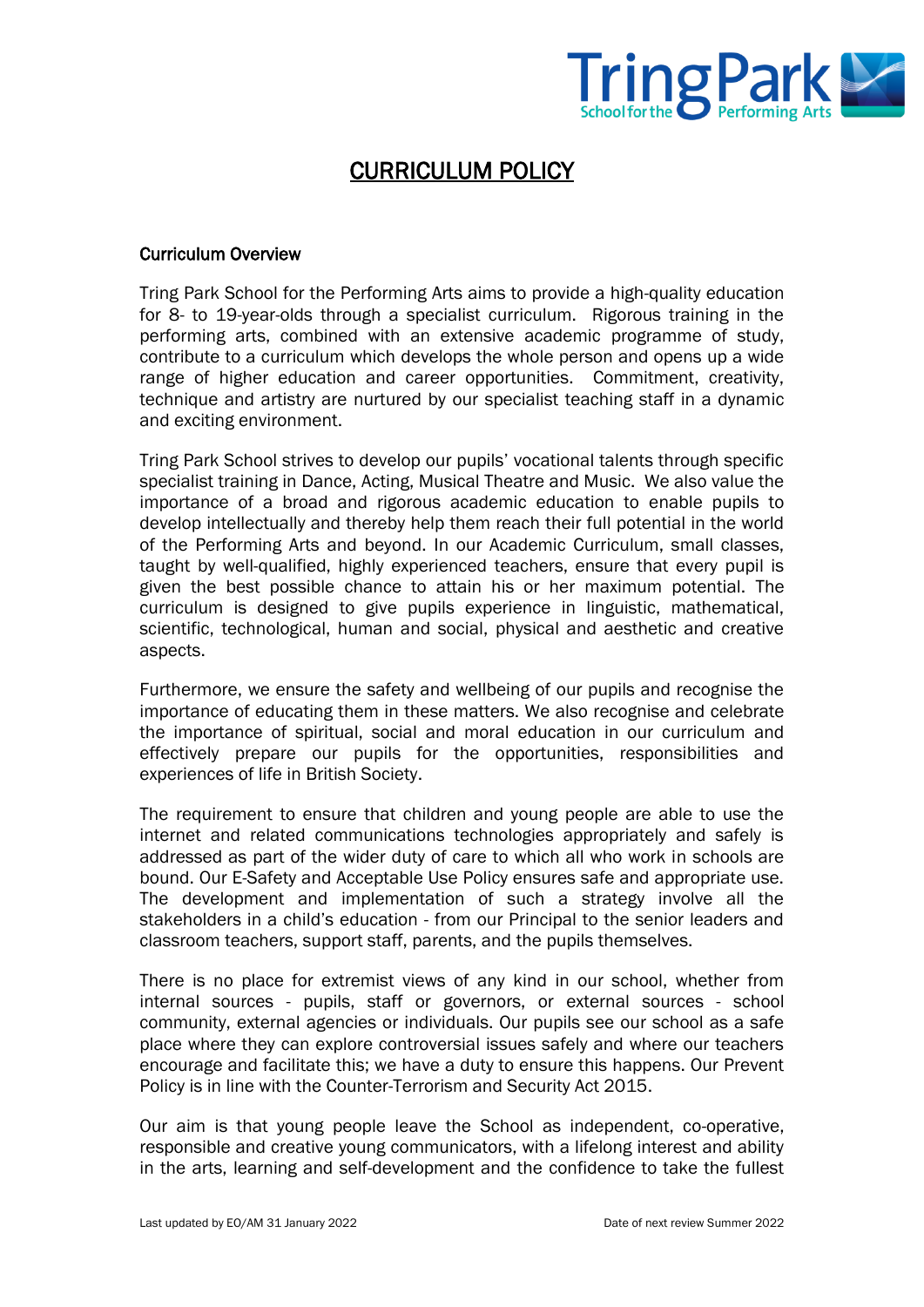

advantage of the many opportunities that lie ahead. We believe that these skills and qualities, coupled with relevant vocational and academic qualifications, prepare our pupils to go into work, further or higher education, and to make a positive contribution to their society and the wider world.

#### Practices and procedures

Tring Park offers a range of specialist Performing Arts courses, supported by a strong academic provision. The balanced curriculum sets us apart from other schools and provides pupils with a well-rounded education, enabling them to achieve high academic excellence and versatility as a performer.

Whilst the majority of our pupils pursue careers in the Performing Arts, a significant number win places at leading British and international universities, including Oxbridge and Russell Group institutions. Former pupils have gone on to study a wide range of subjects, including Law, Medicine, Architecture, Physics, Actuarial Science and Engineering.

The School consists of:

| <b>Prep Department</b> | National Curriculum Years 4 - 6                           |
|------------------------|-----------------------------------------------------------|
| <b>Lower School</b>    | First to Third Form (Years 7-9)                           |
| <b>Middle School</b>   | Fourth & Fifth Form (Years 10-11)                         |
| <b>Senior School</b>   | Lower & Upper Sixth (Years 12-13) with an additional year |
|                        | for the Dance Course (see below)                          |

In the Lower School, three and a half hours vocational training takes place in the morning, with academic teaching taking place in the afternoon. In the Middle and Senior Schools, the process is reversed with academic teaching undertaken in the morning and four and a half hours vocational training undertaken in the afternoon.

#### Prep Department

#### Vocational

The Prep Department offers a broad training in the performing arts, giving pupils a foundation on which to build as they progress through the School. Emphasis is on establishing a good basic technique in all areas, whilst encouraging a passion for the performing arts. Vocational classes include; choir, ballet, modern dance, tap and drama. Pupils in the Prep Department have various performance opportunities throughout the year. They all take part in a drama-based performance, which takes place in the Summer term. In addition to this, they are also included in the *Carol Service* in December and *Founders' Day* in July. Pupils are taught vocational subjects in 11 periods a week (50-minute periods) as part of their integrated timetable.

#### Academic

Pupils are taught in a single mixed age class covering all Key Stage 2 National Curriculum subjects, with age and ability related differentiation provided as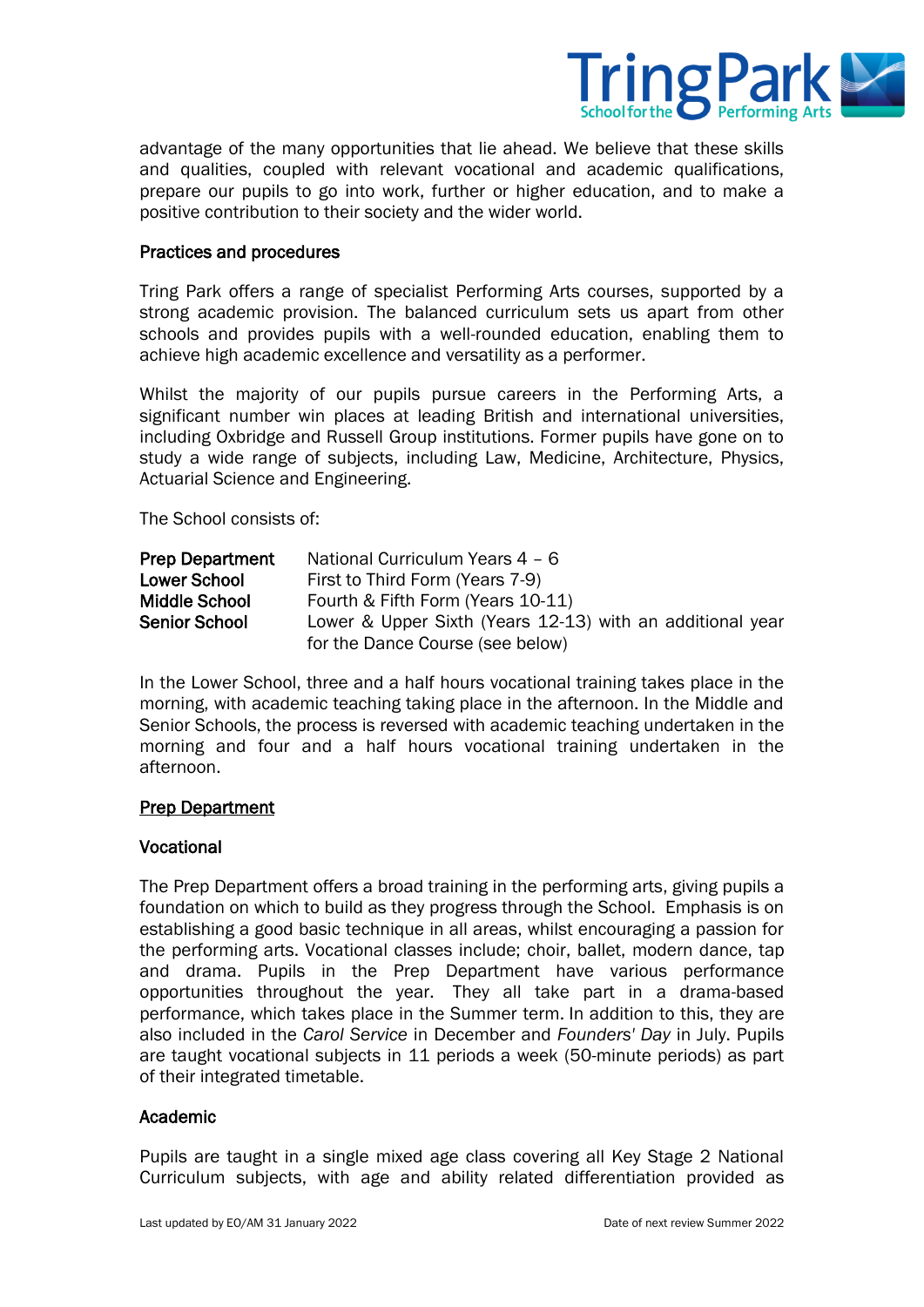

appropriate. The pupils follow an integrated curriculum and are taught in twenty 50-minute and twenty-seven 35-minute periods (some double) in the week. Prep pupils spend one third of their time in Vocational lessons and the remainder in Academic lessons, of which the majority take place in the dedicated Prep classroom, but they do visit specialist teaching areas for their vocational training and some academic classes such as Reading, French, Art and ICT.

#### Lower School

## Vocational

Two vocational courses are offered: Dance and Performance Foundation. In addition to this, every Lower School pupil sings in a choir. Pupils are taught 20 periods a week (50-minute periods). Lower School vocational classes take place from 8.30am to 12.05pm each weekday morning.

The aim of the **Junior Dance Course** is to produce a young dancer who has an excellent foundation in classical ballet with a sound understanding of posture, placement and alignment. We strive to enable each pupil to develop a strong technique alongside an understanding of artistry and performance. Pupils will study core classes in classical ballet, modern and tap dance and in Third Form will study contemporary dance. Additional classes are offered in body conditioning, stretch, music and drama to enhance the curriculum. The Young Dancers Show takes place annually and gives pupils the opportunity to be showcased in our own Markova Theatre. Additionally, the pupils are encouraged to enter the Junior Choreography Competition that takes place at the end of the Summer Term to support them in developing their creative skills.

The aim of the Performance Foundation Course is to build confidence and performance skills whilst consolidating basic technique. Pupils on the Performance Foundation Course take part in core technique classes in classical ballet, modern and tap dance, solo and group singing classes and acting classes which cover script work, voice work and improvisation. In addition to this, pupils will also have the opportunity to take part in workshops and performances. All pupils on the course work towards a large-scale production in the School's Markova Theatre each year.

#### Academic

In First and Second Form, the academic element follows the requirements of the National Curriculum with the full range of subjects for Key Stage 3: English, Maths, Science, ICT, History, Geography, Religious Studies, French, Spanish (offered from Second Form onwards), Art and Design, Music and CPSHE. Pupils are taught 50 periods per fortnight (35-minute periods). Lower School academic lessons take place from 1.25pm to 4.35pm each weekday afternoon.

In Third Form we have introduced a 12:55pm start, increasing our periods to 60 per fortnight. Maths and Science start teaching GCSE material in Third Form, while all other subjects continue with Key Stage 3 content. These lessons also include a tutor period.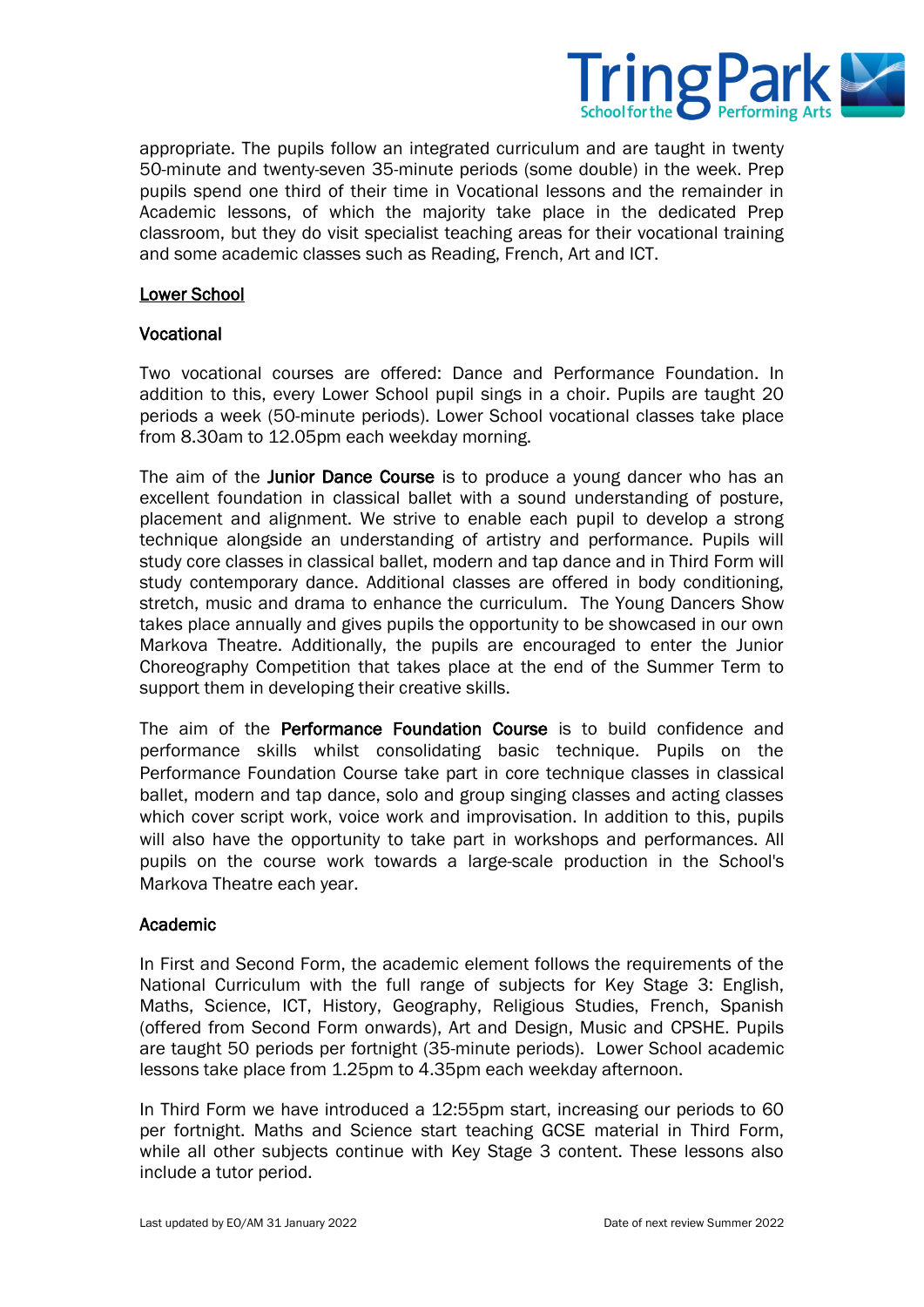

## Middle School

#### Vocational

In Fourth and Fifth Form, two vocational courses are offered: Dance and Performance Foundation. Pupils also have the opportunity to audition for the senior school choirs. Pupils are taught 15 periods a week (90-minute periods). Middle School vocational classes take place from 1.45pm to 6.30pm each weekday afternoon.

The 4th and 5th Form Dance Course is designed meet the needs of the aspiring dancer. The Dance Course provides in-depth training in classical ballet, contemporary dance and jazz. Supplementary training in pas de deux, pointework, virtuosity, solos, repertoire, fitness and pilates is also provided, along with the opportunity to pursue syllabus examinations in ballet (RAD & Cecchetti), modern (ISTD) and tap (ISTD). Pupils have an annual show in Tring Park's own Markova Theatre. This gives every pupil the opportunity to experience performing in a variety of dance styles and of working with a number of choreographers. Additional syllabus classes take place on a Saturday.

The Performance Foundation Course gives pupils the opportunity to use and develop their skills and talents in technique classes and live performances, so that they can make the right choices about the future direction of their career and education. Pupils will continue to study core classes in ballet, modern and tap dance, solo and group singing and acting. Pupils on the Performance Foundation Couse all take GCSE Drama as part of their curriculum. In addition to this in the first term of each year pupils audition for either a musical, a play or a commercial music showcase, all of which will be showcased in the Markova Theatre. In the subsequent terms of the Performance Foundation Course there will be the option to participate in either a Drama, Commercial Music or a Musical Theatre project, which may culminate in an in-house performance.

#### Academic

In the Middle School, compulsory GCSE subjects are English Language, English Literature (IGCSE), Maths, Science (Double or Triple Award) and a Modern Foreign Language (French, Spanish; German and Mandarin can be taught by request). Students on the Performance Foundation Course complete GCSE Drama as part of their vocational timetable. Pupils also choose three additional subjects from the following options: Drama, Geography, Religious Studies, Art, History, ICT, and Music. Option blocks are formed based upon student choices, staffing availability and sufficient numbers to run a particular course. Information is provided to help pupils and their parents to make informed choices. Pupils are taught 50 periods per fortnight (50-minute periods). Middle School academic lessons take place from 8.30am to 12.55pm each weekday morning.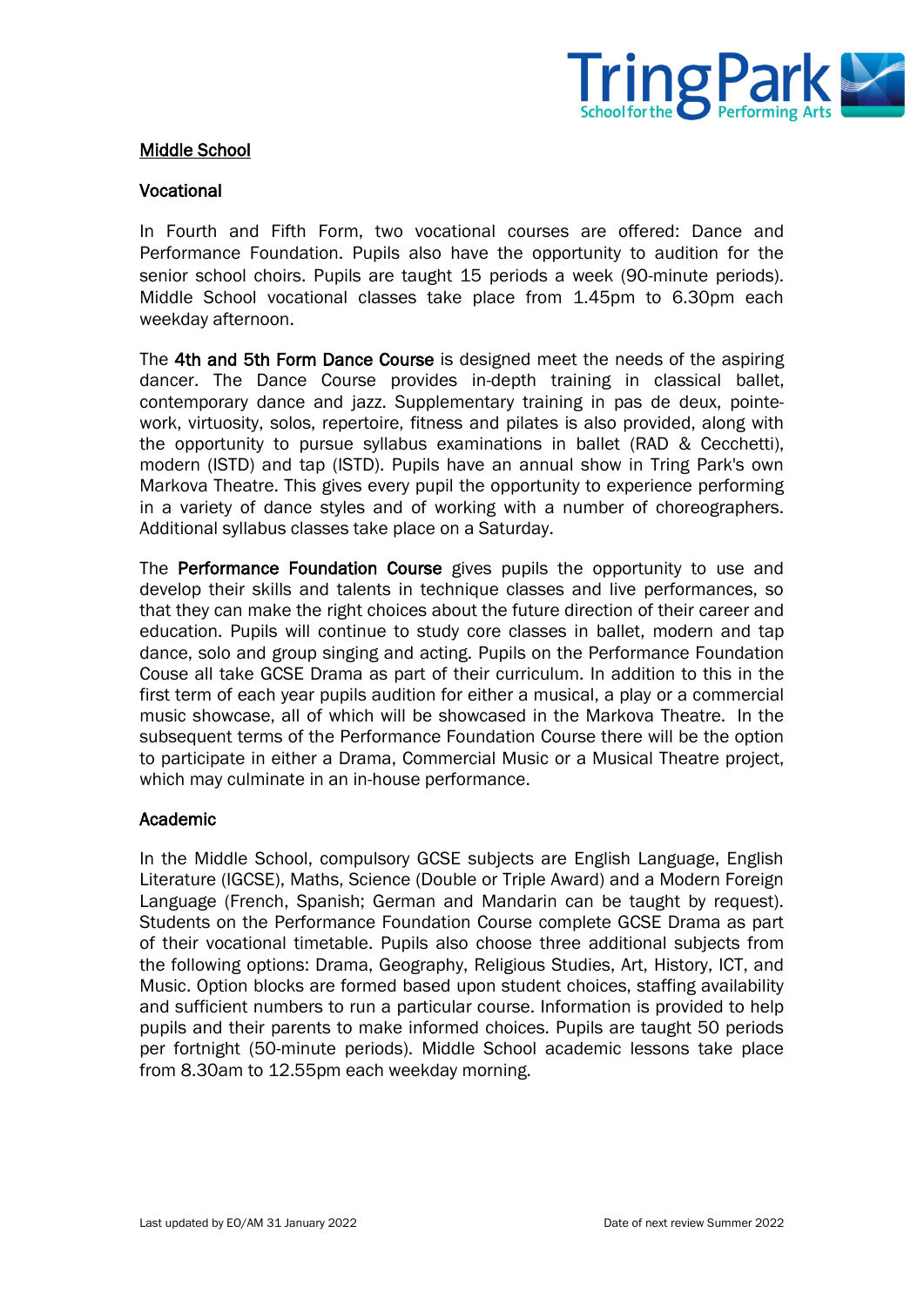

## Senior School

#### Vocational

In the Senior School there are four courses offered for students to study: Dance, Musical Theatre, Acting and Commercial Music. Students are taught 15 periods a week (90 minute periods). Senior School vocational classes take place from 1.45pm to 6.30pm each weekday afternoon.

The Sixth Form Dance Course is a three-year programme of study. The course culminates in a year of pre-professional experience, delivered through the School's own touring company Encore Dance Company. During the first year of training, students study three core subjects: classical ballet, contemporary and jazz dance. The curriculum is enhanced by additional classes in pointe work, repertoire, virtuosity, pas de deux, body conditioning, weights classes, pilates and commercial dance. Second year students continue to develop their skills and the contemporary improvisation is introduced. During the third year of training, dancers join Encore Dance Company and have the opportunity to work with internationally known guest professional choreographers. This important final year gives opportunities for those chosen by choreographers to perform classical repertoire as well as having work created especially for them. In addition, jazz double work is taught during their final year. All students can opt to take syllabus classes in RAD ballet and ISTD tap and modern dance as an extra class on Saturdays. There are many performing opportunities structured into the Dance Course. In addition to the annual showcase, which is held in a professional theatre, there are many inhouse performance opportunities along with chances to both dance and present work in the student choreography show. At the successful completion of the third year and, if all assessments and professional studies have been passed and guided learning hours have been fulfilled, students should achieve the National Diploma in Professional Dance which is a level 6 qualification within the National Vocational Qualifications framework. Later, this can be converted into a B.A. in Professional Practice via a distance learning course through Middlesex University once the student has gained their first professional job.

The two-year Musical Theatre Course provides students looking to forge a career in the performing arts with a strong understanding and knowledge of technique in the three essential specialist skills. Students study an intensive two-year course focussed on singing, dance and acting. The Musical Theatre Course core classes include training in all aspects of singing needed by a musical theatre professional, including genre studies, interpretation, sight singing and music theory. Students on the course receive core dance training in classical ballet, jazz and tap dance, with an emphasis on versatility, performance skills and secure technique. Acting classes are designed to build confidence and encourage versatility and spontaneity and students will study a range of skills including improvisation, voice, text work, narration and character studies. Students regularly take part in a programme of performances, workshops and master classes designed to build skills in every aspect of the profession. Students on the course perform in Tring Park's Markova Theatre, as well as a variety of venues across London and the UK.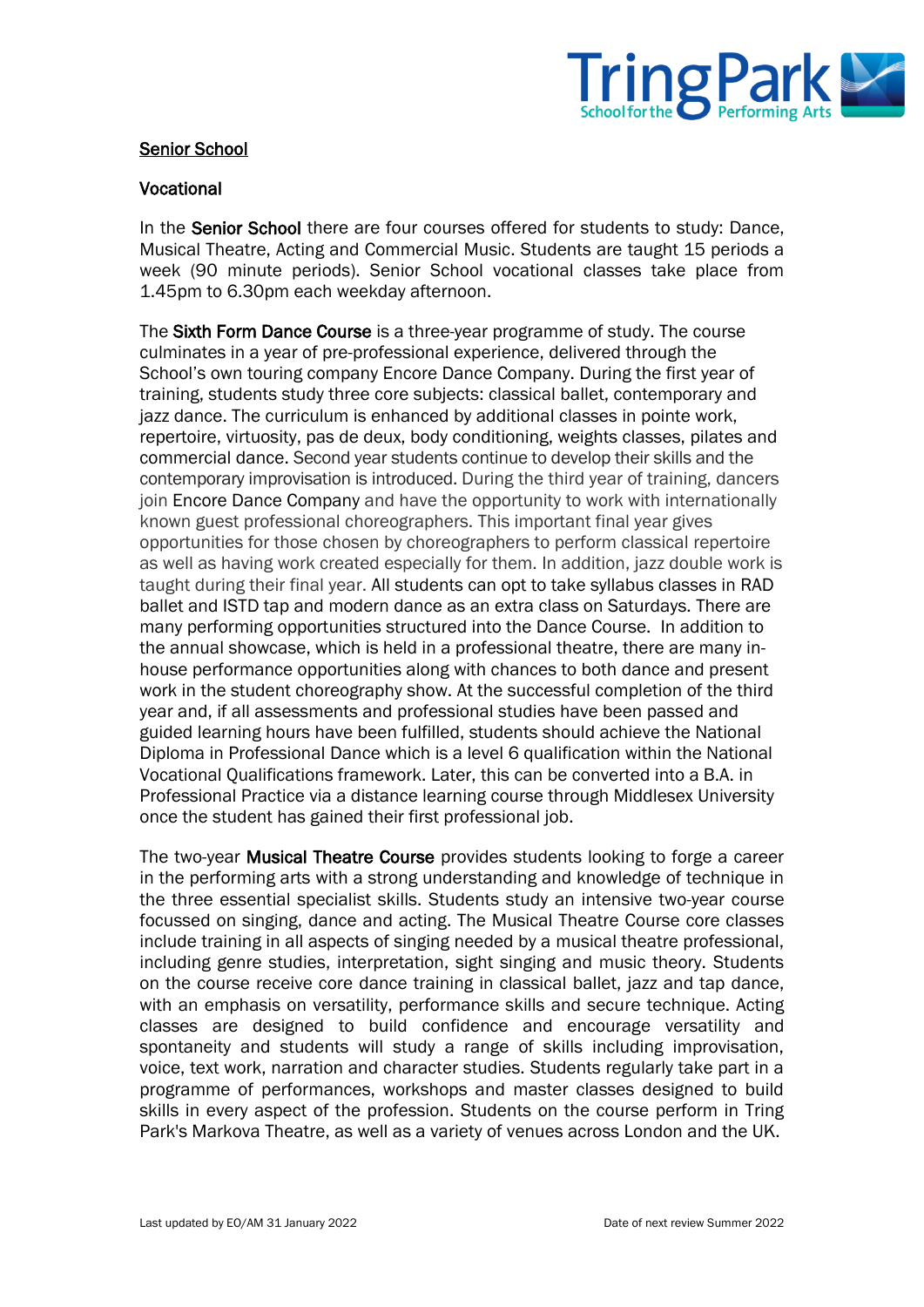

The two-year Acting Course includes classes covering: voice, classical and modern text, physical theatre, movement for actors, acting study, improvisation, dance and singing. All students on the Acting Course also benefit from screen acting lessons and workshops. Students in the Upper Sixth produce a short film, including all elements of production, filming and editing. A strong theatre company ethos is fostered as part of the Acting Course activities, and students participate in a variety of performances throughout the year. In the first term of the Lower Sixth, Acting students produce a Theatre in Education performance, which is taken to local schools and community groups. All Upper Sixth students perform in a full-scale production in the Markova theatre in this term. In the spring term the Acting Course also produce a Festival of Contemporary Theatre with a different play each day of the week and in which students perform some of the most challenging material.

The two-year Commercial Music Course focuses on Pop, Rock and Jazz music. It is aimed at musicians interested in enhancing and developing their understanding of the pop idiom and give them the skills to pursue professional work or further training. The creative aspects of the Commercial Music Course allow students to write original material, create their own arrangements and write for commissions. Core classes include; song writing, ensemble performance, studio musicianship, master classes given by industry professionals, theory and aural training, the music industry, music in context, and one lesson a week on the student's primary instrument. Live performance constitutes a large proportion of the course and there are opportunities throughout the year to collaborate with some of the other vocational departments.

#### Academic

In the Sixth Form, depending on academic ability, students can choose to study up to a maximum of four Advanced Level qualifications. Students on the Musical Theatre, Commercial Music and Acting Courses are expected to take at least 3 A level subjects. Due to the fact that they are taking the Trinity diploma, the Dance Course does not have this requirement. There are currently twenty subjects offered as part of the curriculum (see below). Option blocks are formed based upon student choices, staffing availability and sufficient numbers to run a particular course. Information is provided to help students and their parents to make informed choices. Subjects are allocated either 11 or 12 (50 minute) lessons per fortnight. Sixth Form academic lessons take place from 8.30am to 12.55pm each weekday morning.

### Special Educational Needs

Every opportunity is provided to enable pupils to develop their skills and aptitudes, as set out in the schemes of work for each curriculum area. Our curriculum provision enables all pupils to have the opportunity to learn and make progress, including those with Special Educational Needs (SEN), who may require additional support. A pupil has SEN if they have a learning difficulty or disability, which calls for special educational provision to be made for them. High quality

-----------------------------------------------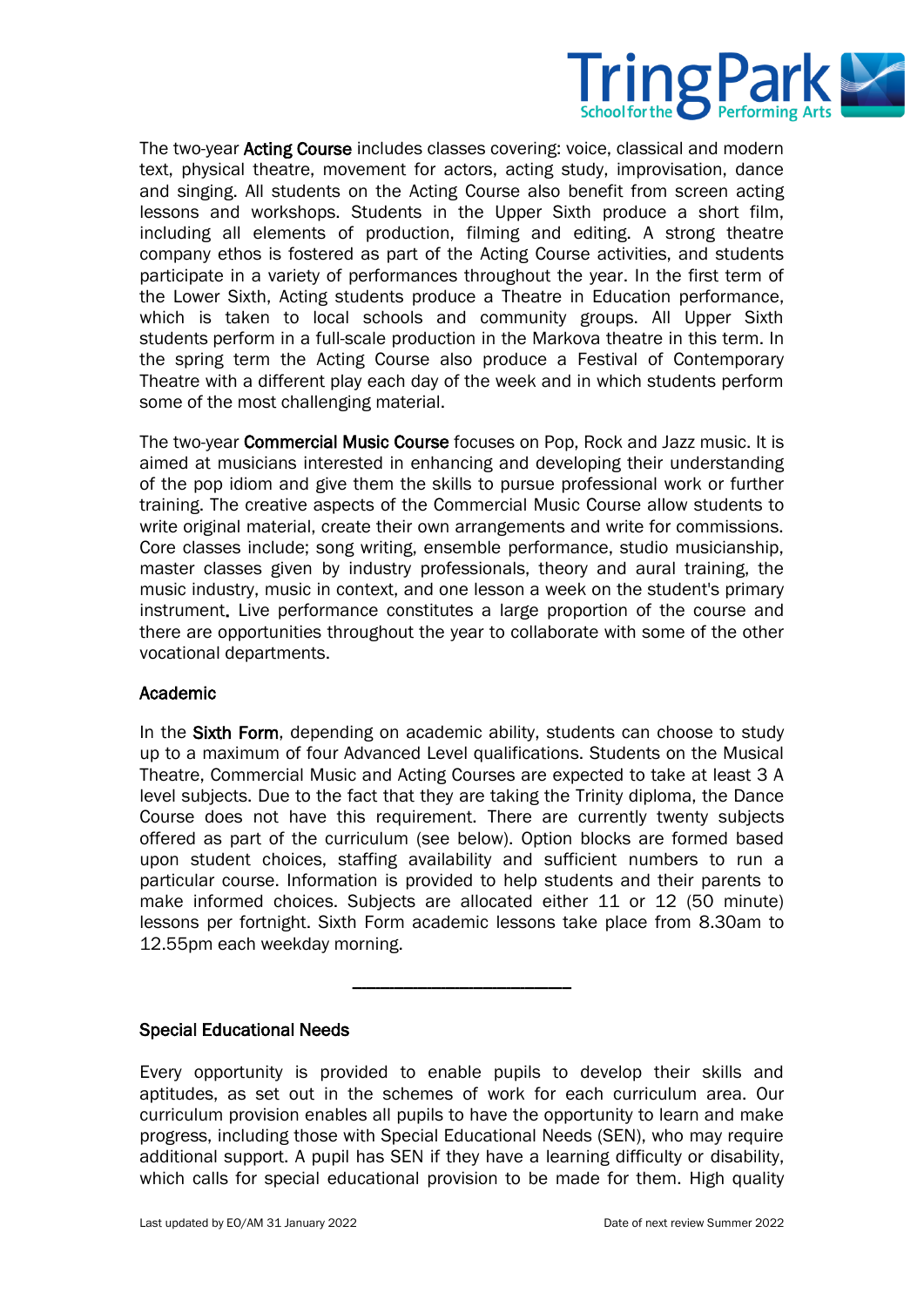

teaching, differentiated for individual pupils, is the first step in responding to pupils who have or may have SEN.

Those pupils with an Education, Health and Care Plan (formerly a Statement of Special Educational Needs) will have an annual review.

#### Able, Gifted and Talented

Each curriculum area will make provision for Able, Gifted and Talented (A,G&T) pupils through schemes of work and lesson plans (incorporating, for example, AFL, high order questioning, thinking skills, hypothesis, discussion, etc.) Subjects will provide extension and differentiated opportunities for A,G&T students through the use of more complex resources and materials, tackling more challenging questions and tasks, demonstrating higher levels of thinking and presenting increasingly sophisticated responses.

Occasionally, pupils may be fast tracked in a particular subject area, for example if a student is fluent in a language, having lived abroad, or is a native speaker.

#### English as an Additional Language (EAL)

Pupils whose first language is not English are assessed upon arrival to establish their English language capabilities and needs. Extra support is provided through timetabled EAL lessons. These lessons aim to develop the pupil's English language skills and communicative ability and to build the pupil's confidence to succeed in an English-speaking environment and enable them to successfully access the curriculum. Pupils are generally taught in one-to-one lessons or, in some cases, pairs or small groups of 3 or 4. The lessons are tailored to the individual needs of the pupil and his or her ability and level. Most pupils will receive 1-2 hours of EAL per week unless their language needs are very great, in which case they will receive more.

Pupils have the opportunity to follow the IGCSE English Second language in the  $4<sup>th</sup>$  and  $5<sup>th</sup>$  form if it is felt that they will not cope with the First Language paper. Pupils also have the opportunity to follow the appropriate Cambridge English course and take an exam at an external centre. Pupils are encouraged to do so at all levels from PET to Cambridge Advanced. Pupils whose English is at an appropriate level, study for and take IELTS in the 6<sup>th</sup> form.

#### Personal, Social, Health and Economic Education (PSHE)/Citizenship

The curriculum provides for the teaching of Personal Social, Health and Economic Education (PSHE) including SMSC, economic education and careers education. Through the PHSE programme we also recognise the importance of educating our pupils in fundamental British values thereby promoting a balanced presentation of political views. This is taught to class groups as a timetabled discrete subject at Key Stage 3 and through other subjects, assemblies, tutor time, charity events, vocational lessons and co-curricular activities at Key Stages 4 and 5 (for example the post exam programme for 5th Form pupils). Further details can be found in the PSHE policy, handbook and schemes of work.